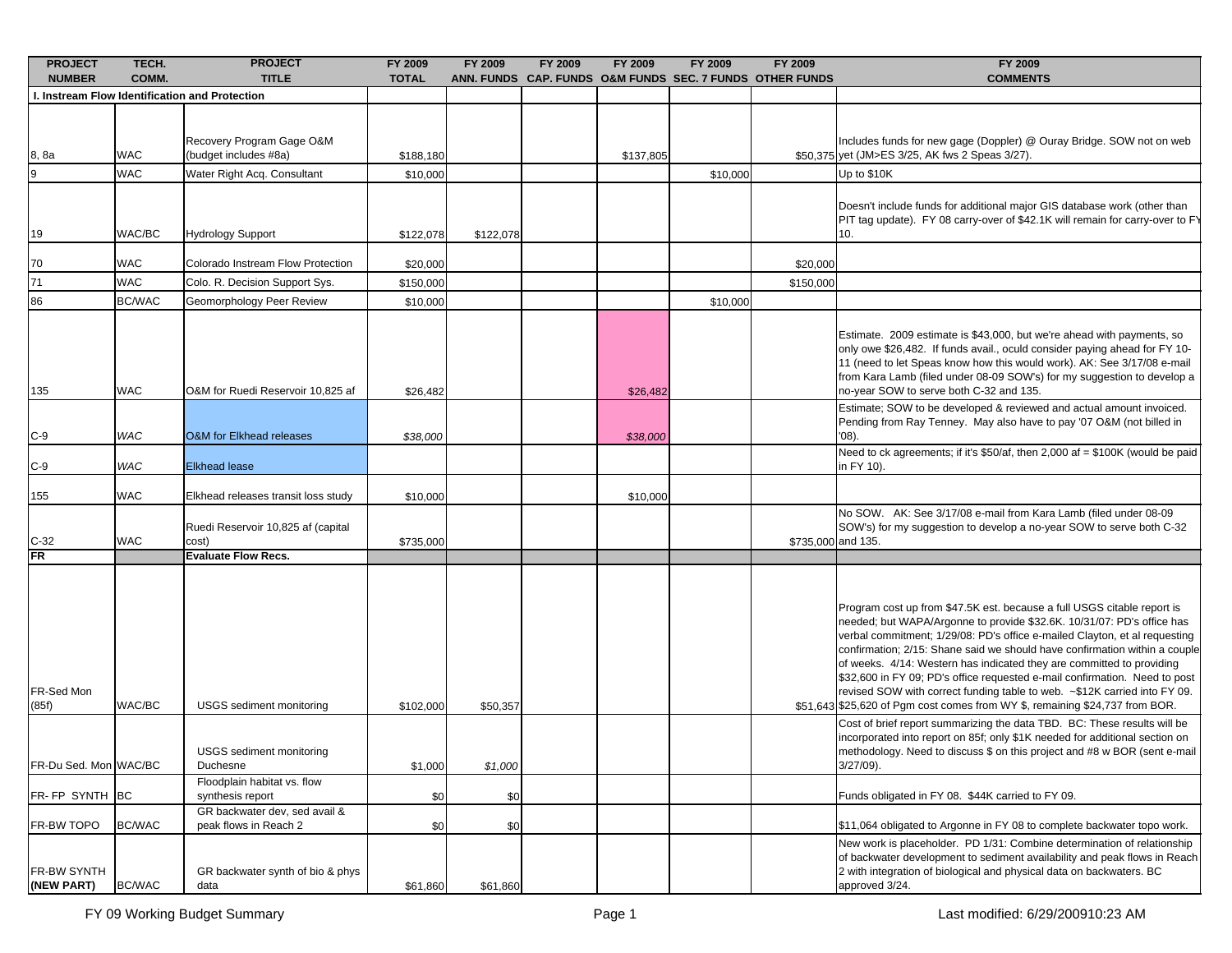| <b>PROJECT</b> | TECH.         | <b>PROJECT</b>             | FY 2009      | <b>FY 2009</b> | FY 2009     | <b>FY 2009</b> | FY 2009 | FY 2009                                                  | FY 2009                                                                    |
|----------------|---------------|----------------------------|--------------|----------------|-------------|----------------|---------|----------------------------------------------------------|----------------------------------------------------------------------------|
| <b>NUMBER</b>  | COMM.         | <b>TITLE</b>               | <b>TOTAL</b> |                |             |                |         | ANN. FUNDS CAP. FUNDS O&M FUNDS SEC. 7 FUNDS OTHER FUNDS | <b>COMMENTS</b>                                                            |
|                |               |                            |              |                |             |                |         |                                                          | Applies also to floodplains & nna. Still need to discuss how/if to host on |
| 156            | <b>BC/WAC</b> | Aerial photography (USBR)  | \$10,000     | \$10,000       |             |                |         |                                                          | wet                                                                        |
| $IC-9$         | <b>A</b> 40   | Elkhead payment completion | \$5,585,833  |                | \$5,585,833 |                |         |                                                          |                                                                            |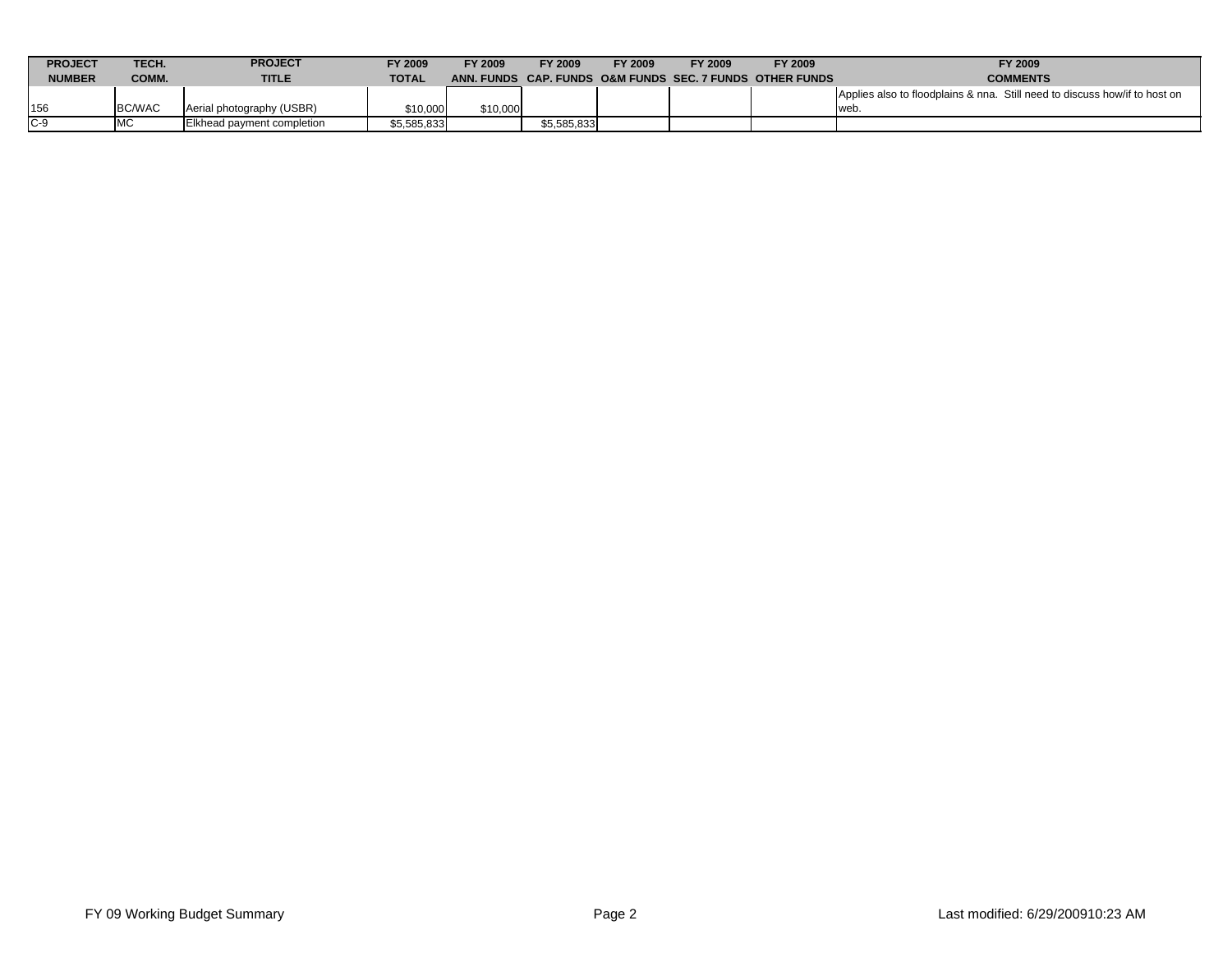| <b>PROJECT</b>          | TECH.     | <b>PROJECT</b>                                                                                 | <b>FY 2009</b> | <b>FY 2009</b> | FY 2009 | <b>FY 2009</b> | <b>FY 2009</b> | FY 2009                                                  | <b>FY 2009</b>                                                                                                                                                                                                                                                                                              |
|-------------------------|-----------|------------------------------------------------------------------------------------------------|----------------|----------------|---------|----------------|----------------|----------------------------------------------------------|-------------------------------------------------------------------------------------------------------------------------------------------------------------------------------------------------------------------------------------------------------------------------------------------------------------|
| <b>NUMBER</b>           | COMM.     | <b>TITLE</b>                                                                                   | <b>TOTAL</b>   |                |         |                |                | ANN. FUNDS CAP. FUNDS O&M FUNDS SEC. 7 FUNDS OTHER FUNDS | <b>COMMENTS</b>                                                                                                                                                                                                                                                                                             |
| II. Habitat Restoration |           |                                                                                                |                |                |         |                |                |                                                          |                                                                                                                                                                                                                                                                                                             |
| C-4bRed&GVP             | <b>BC</b> | Redlands Selective Fish Passage<br>Oper. (FWS)                                                 | \$60,349       |                |         | \$60,349       |                |                                                          | This SOW could be combined with GVP for 2010-2011 since both will be<br>operated continuously in the future (FWS may combine FY09 annual<br>report.)                                                                                                                                                        |
| C-4bRed&GVP             | <b>BC</b> | GVP Selective Fish Passage Oper.<br>(FWS)                                                      | \$49,229       |                |         | \$49,229       |                |                                                          |                                                                                                                                                                                                                                                                                                             |
| $C-5$                   | MC/BC     | Price-Stubb Fish Passage O&M                                                                   | \$10,000       |                | \$0     | \$10,000       |                |                                                          | Any maintenance costs? Likely; costs will include increased insurance,<br>graffiti removal, and debris removal. BOR to provide SOW. Norman &<br>Czapla to discuss all passage/screen O&M projects to tighten cost<br>projections and explore billing mechanisms that will prevent loss of<br>Program funds. |
| C-5 ANT                 | MC/BC     | Price-Stubb PIT tag antenna                                                                    | \$2,574        |                |         | \$2,574        |                |                                                          | Site visit from Bio-Mark to determine feasibility (under SJRIP contract). BC<br>approved 3/24. Site visit likely will occur in the base flow period (July to<br>September).                                                                                                                                 |
| $C-23$                  | MC/BC     | Grand Valley Project fish screen &<br>passage O&M                                              | \$41,200       |                |         | \$41,200       |                |                                                          | Only \$7,830 of \$40K spent in FY 08 because the screen was only operated<br>a small portion of the year. What was disposition of remaining funds?<br>\$41.2K may not be adequate for full operation in FY 09? What about FY 10<br>11 projections?                                                          |
| $C-28$                  | MC/BC     | Tusher Wash diversion screen                                                                   | \$9,227        |                | \$9.227 |                |                |                                                          |                                                                                                                                                                                                                                                                                                             |
| $C-29$                  | MC/BC     | GVIC fish screen & passage O&M                                                                 | \$65,591       |                |         | \$65,591       |                |                                                          |                                                                                                                                                                                                                                                                                                             |
| 116/C-33                | MC/BC     | Redlands screen, passage & gage<br>O&M                                                         | \$82,717       |                |         | \$82,717       |                |                                                          |                                                                                                                                                                                                                                                                                                             |
| $\frac{146}{C-6}$       | <b>BC</b> | Eval. Pikeminnow entrainment in<br>Yampa diversion structures                                  | \$21,000       | \$21.000       |         |                |                |                                                          | Placeholder. PD needs to review final report, discuss w FWS. May not be<br>able to assess take.                                                                                                                                                                                                             |
|                         |           | Floodplain Restoration Program                                                                 |                |                |         |                |                |                                                          |                                                                                                                                                                                                                                                                                                             |
| <b>HYD</b>              | <b>BC</b> | Hydrology/geomorphology                                                                        | \$0            |                | \$0     |                |                |                                                          |                                                                                                                                                                                                                                                                                                             |
| <b>EASEMENT</b>         | <b>BC</b> | Easement & weeds mgmt.                                                                         | \$60,500       |                |         | \$50,000       |                |                                                          | \$10,500 Also \$44.5K c/o from FY 08, so don't target all the FY 09 \$50K yet.                                                                                                                                                                                                                              |
| <b>RZ-RECR</b>          | <b>BC</b> | Eval. survival of young and<br>movement of subadult RZB from<br>floodplains into the mainstem. | \$19,419       | \$19,419       |         |                |                |                                                          | 7/22/08: Revised SOW to BC for approval; costs increased from \$10,043 to<br>build 2 more antennas & for amount of effort to pump water. 3/4: Add<br>spring & fall population est. like @ Baeser. BC approved 3/24; Trina<br>revised SOW.                                                                   |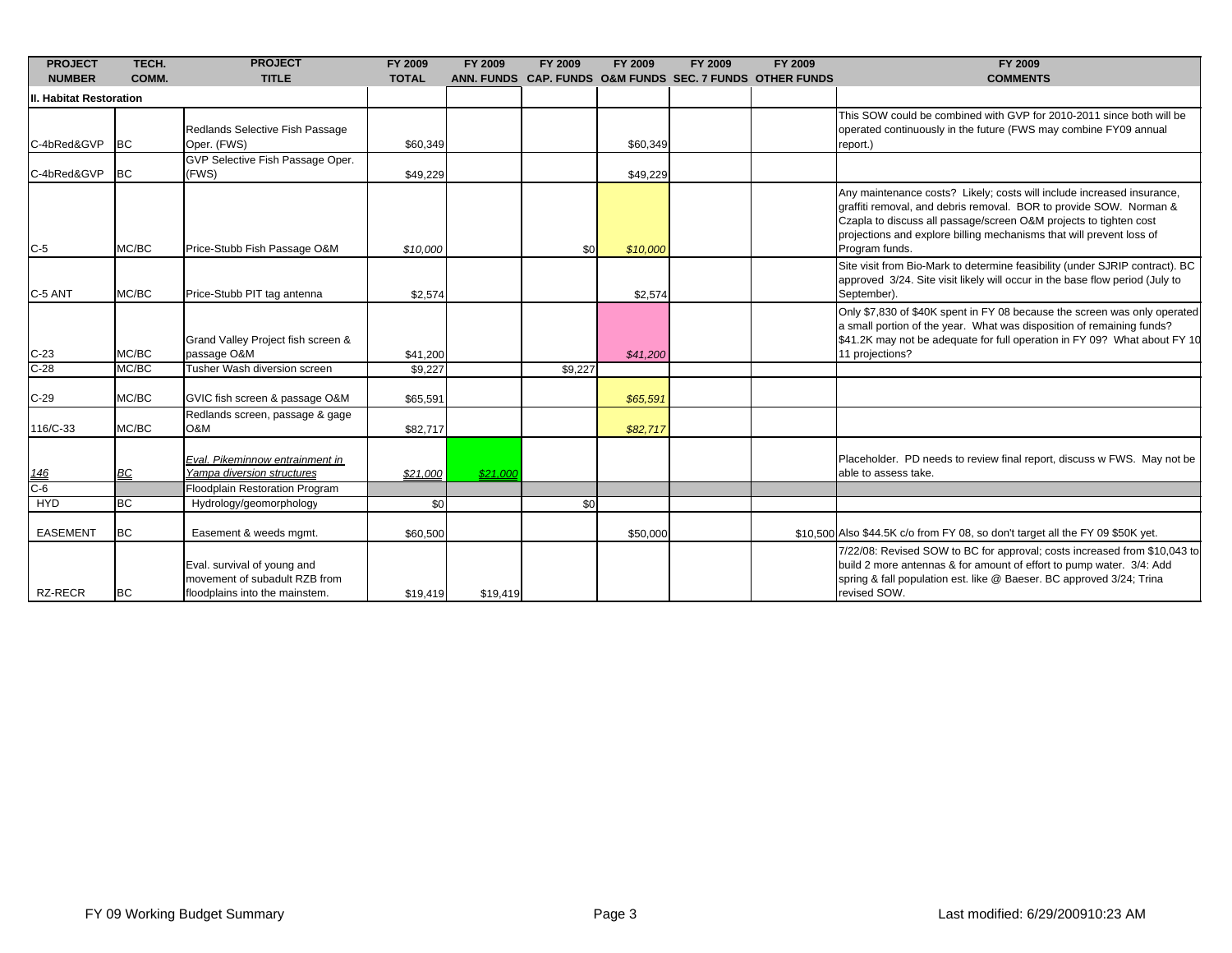| <b>PROJECT</b> | TECH.     | <b>PROJECT</b>                                                             | FY 2009      | FY 2009   | FY 2009 | FY 2009 | FY 2009 | FY 2009                                                  | FY 2009                                                                                                                                                                                                                                                                                                                                                                                                                                                                                                                                                                                                                                                                                                        |
|----------------|-----------|----------------------------------------------------------------------------|--------------|-----------|---------|---------|---------|----------------------------------------------------------|----------------------------------------------------------------------------------------------------------------------------------------------------------------------------------------------------------------------------------------------------------------------------------------------------------------------------------------------------------------------------------------------------------------------------------------------------------------------------------------------------------------------------------------------------------------------------------------------------------------------------------------------------------------------------------------------------------------|
| <b>NUMBER</b>  | COMM.     | <b>TITLE</b>                                                               | <b>TOTAL</b> |           |         |         |         | ANN. FUNDS CAP. FUNDS O&M FUNDS SEC. 7 FUNDS OTHER FUNDS | <b>COMMENTS</b>                                                                                                                                                                                                                                                                                                                                                                                                                                                                                                                                                                                                                                                                                                |
|                |           | III. Reduce Nonnative Fish and Sportfish Impacts                           |              |           |         |         |         |                                                          |                                                                                                                                                                                                                                                                                                                                                                                                                                                                                                                                                                                                                                                                                                                |
| $C-20$         | BC        | Highline Net O&M                                                           | \$8,000      |           |         |         |         |                                                          | \$8,000 CDOP & CDOW.                                                                                                                                                                                                                                                                                                                                                                                                                                                                                                                                                                                                                                                                                           |
| 98a            | BC        | Middle Yampa smb & pike<br>management                                      | \$149,014    | \$149,014 |         |         |         |                                                          | 10/17/08: e-mailed Lori & Sherm for '09 budget breakout. Subm. 10/29 for<br>\$178K w switch to Smith Root VVP electrofishers (not approved by BC,<br>\$149K without). Expansion of SMB removal may increase costs of this<br>SOW. New in 2009, CDOW will expand SMB removal throughout Critical<br>Habitat, which may increase costs (depends on how well CSU and<br>CDOW's sampling trips can be coordinated). CDOW will manage all np<br>data collected in Projs 98a, 98b, and 125. BC approved 3/24: Pl's may be<br>on the river earlier than planned (requiring additional coordination). Fish<br>won't be relocated to Loudy-Simpson until after high flows recede (clarify in<br>Study Goal #2 on pg 3). |
| 98b            | BC        | Upper Yampa pike management                                                | \$163,453    | \$163,453 |         |         |         |                                                          | New in 2009, Vernal-CRFP wil remove smb from the Craig to Hayden study<br>reach. Not expecting a change in budget. SOW on web has itemized 09<br>budget. FWS will submit annual report, but Boyd Wright will have the lead<br>on the population and depletion analyses.                                                                                                                                                                                                                                                                                                                                                                                                                                        |
| 110            | <b>BC</b> | Lower Yampa bass and catfish<br>management                                 | \$126,627    | \$126,627 |         |         |         |                                                          | NEW IN 2009, Vernal CRFP will conduct one or two Spring trips to<br>determine if larger sized smb are more catchable and to increase overall<br>removal (and a population estimate post-peak flows). SOW already<br>identifies "up to seven sampling trips" No change in budget. BC approved<br>3/24: Annual report should address locating congregating bass. Roundtails<br>also will be tagged.                                                                                                                                                                                                                                                                                                              |
| FR-115         | <b>BC</b> | Effects of Flaming Gorge releases on<br>Lodore/Whirlpool Canyon fish comm. | \$86,932     | \$86,932  |         |         |         |                                                          | LFL \$63,092, BR \$2,100, USFWS \$21,740.                                                                                                                                                                                                                                                                                                                                                                                                                                                                                                                                                                                                                                                                      |
| 123a           | <b>BC</b> | Green River bass management                                                | \$185,049    | \$185,049 |         |         |         |                                                          | Adding a trip in the spring was discussed, but Tildon didn't think it would<br>add much; intiiate a channel catfish removal pilot. BC approved 3/24.                                                                                                                                                                                                                                                                                                                                                                                                                                                                                                                                                           |
| 123b           |           | Green River bass management                                                | \$186,985    | \$186,985 |         |         |         |                                                          | UDWR submitted revised '09 SOW (up from est. \$120K) due to BOR \$<br>agreement ending 9/30/08. UDWR considered channel catfish removal<br>pilot, but decided against it. Budget increased in Sept 09 to reflect actual<br>costs. Revised 2009 SOW on the web.                                                                                                                                                                                                                                                                                                                                                                                                                                                 |
| 125            | <b>BC</b> | Middle Yampa River smallmouth<br>bass and pike management.                 | \$241,395    | \$241,395 |         |         |         |                                                          | LFL will work with CDOW to incorporate a white sucker and carp removal<br>pilot project. New in 2009, LFL will manage smb removal data collected in<br>Proj 125, 98a, and 98b. No cost implications for changes. CDOW<br>reviewing revised SOW. 3/2: consider modifications to affect smb<br>reproduction and YOY in July forward. BC 3/24: objectives #1 & #3 under<br>northern pike are now CDOW's, so should be removed.                                                                                                                                                                                                                                                                                    |
| 126            | <b>BC</b> | Colorado River smallmouth bass<br>removal                                  | \$157,171    | \$157,171 |         |         |         |                                                          | Same level of effort to be maintained at this time (aimed at 2007<br>recruitment). BOR will need SOW w 2009 budget detail. LFL otolith work<br>added to #15.                                                                                                                                                                                                                                                                                                                                                                                                                                                                                                                                                   |
| 126b           |           | CDOW assistance                                                            | \$13,315     | \$13,315  |         |         |         |                                                          | 10/17/08: e-mailed Lori & Sherm for '09 budget breakout. Subm. 10/30 @<br>\$14,065; later corrected to \$13,315. Revised SOW on web.                                                                                                                                                                                                                                                                                                                                                                                                                                                                                                                                                                           |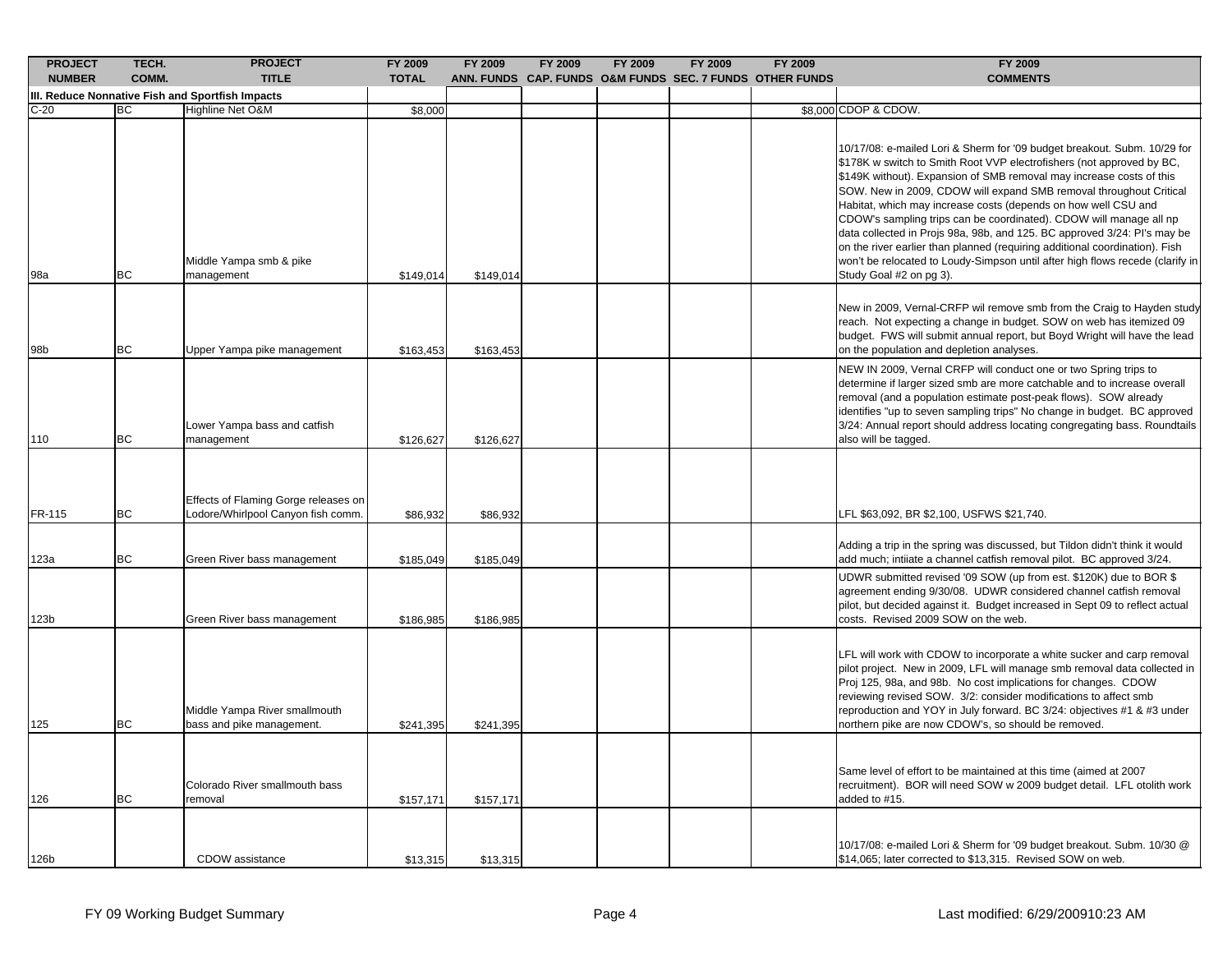| <b>PROJECT</b> | TECH.     | <b>PROJECT</b><br><b>TITLE</b>                       | FY 2009      | FY 2009  | FY 2009 | FY 2009 | FY 2009 | FY 2009                                                  | FY 2009<br><b>COMMENTS</b>                                                                                                                                                                                                                                                                                                                                                                                                                                                                                                                                                                                                       |
|----------------|-----------|------------------------------------------------------|--------------|----------|---------|---------|---------|----------------------------------------------------------|----------------------------------------------------------------------------------------------------------------------------------------------------------------------------------------------------------------------------------------------------------------------------------------------------------------------------------------------------------------------------------------------------------------------------------------------------------------------------------------------------------------------------------------------------------------------------------------------------------------------------------|
| <b>NUMBER</b>  | COMM.     |                                                      | <b>TOTAL</b> |          |         |         |         | ANN. FUNDS CAP. FUNDS O&M FUNDS SEC. 7 FUNDS OTHER FUNDS |                                                                                                                                                                                                                                                                                                                                                                                                                                                                                                                                                                                                                                  |
|                |           |                                                      |              |          |         |         |         |                                                          |                                                                                                                                                                                                                                                                                                                                                                                                                                                                                                                                                                                                                                  |
| 140            | ВC        | Yampa fish response to nna mgmt                      | \$83,726     | \$83,726 |         |         |         |                                                          |                                                                                                                                                                                                                                                                                                                                                                                                                                                                                                                                                                                                                                  |
|                | <b>BC</b> |                                                      |              |          |         |         |         |                                                          | Need to revise SOW to defer synthesis work until FR-BW SYNTH is<br>completed. This work may be extranneous given other efforts under the<br>NEW-Green River nonnative backwater study and #138. UDWR revising                                                                                                                                                                                                                                                                                                                                                                                                                    |
| 144            |           | Green R. fish response to nna mgmt                   | \$15,904     | \$15,904 |         |         |         |                                                          | based on 3/4/09 conf. call. BC approved 3/24.                                                                                                                                                                                                                                                                                                                                                                                                                                                                                                                                                                                    |
| <u>New</u>     | <u>вс</u> | Colorado R. fish community<br>esponse                | \$0          |          |         |         |         |                                                          | May be CO \$ (primarily related to 3-species plan), need to discuss w Nesler<br>& Hebein. Perhaps Bestgen to advise re: comparison of CR lower bass<br>densities w YR? PD's office will work with CDOW and GJct-CRFP. We<br>are considering repeating Rick Anderson's work (Anderson 2002) at the<br>Corn Lake study site (perhaps others upstream) to characterize the current<br>adult and juvenile sized main channel fish community with pre-smallmouth<br>bass densities. Also considering repeating an historical small-bodied fish<br>methodology (either ISMP or Bundy and Bestgen (2001). Waiting for SOW<br>From CDOW. |
| $C-18-19$      | ВC        | Reservoir sources of nna fish                        | \$61,530     | \$61,530 |         |         |         |                                                          | \$29680 = \$61530 FY 09 cost minus \$31850 FY 07 and previous carry-over.<br>Speas 2/25: Prob. need to add \$ cuz "carryover" from previous years went<br>unspent & will be deob'd; may be able to use deob'd \$ to cover the<br>difference. Therefore, needed to add an additional \$31850 either way<br>(Funds carried over coming back to Pgm in \$300K CSU deob-prob deob in<br>2010). Add'l \$ will be req. to investigate fingerprinting of the new walleye<br>population Red Fleet and possible escapement to the Green R.                                                                                                |
| 154            | <b>BC</b> | Duchesne R. NNA fish mgmt.                           | \$38,247     | \$14,247 |         |         |         |                                                          | Tribe plans to continue monitoring Duchesne and removing SMB; some<br>costs anticipated for Vernal-CRFP assistance. Ute Tribe will remove<br>nonnative fish and gather fish community information (in-kind contribuiton<br>during high flows and experiment w/ low flow techniques) upstream and<br>downstream of the Myton diversion. Vernal -CRFP will determine cost to<br>\$24,000 Program to assist the Tribe. FY09 SOW submitted, BC approved 3/24.                                                                                                                                                                        |
| 157            |           | <b>Weir Feasibility</b>                              | \$15,015     | \$15,015 |         |         |         |                                                          | Duchesne or Yampa might be good locations to try alternative control<br>methods (e.g, wier, flows). SOW pending. ~ \$20K to scope out weir idea.<br>UDWR will collaborate with Ute Tribe and industry experts to determine<br>feasibility of installing a floating weir in the Duchesne River in FY10 (will<br>likely be a separate SOW including FY09 feasibility costs). BC approved<br>3/24.                                                                                                                                                                                                                                  |
| New            | ВC        | Programmatic synthesis of<br>smallmouth bass removal | \$30,000     | \$30,000 |         |         |         |                                                          | RFP out.                                                                                                                                                                                                                                                                                                                                                                                                                                                                                                                                                                                                                         |
| 158            | ВC        | Green R backwater nna removal                        | \$78,931     | \$78,931 |         |         |         |                                                          | Larval drift & bw sampling; SOW to be reviewed by BC. Doesn't' include<br>sample processing, which could double cost (may be made part of proj.<br>#15, but cost would be the same). #15 cost adjusted. BC approved 3/24 w<br>revisions to add two treatments and one control for three total additional<br>backwaters.                                                                                                                                                                                                                                                                                                          |
| <u>New</u>     | <u>ВС</u> | Upper Yampa R. nonnative fish<br>habitat research    | \$0          |          |         |         |         |                                                          | Program funds may be available to begin work to disconnect northern pike<br>habitats (e.g. slough @ RM 151) in FY 10. PD & BOR to discuss with<br>CDOW; develop SOW.                                                                                                                                                                                                                                                                                                                                                                                                                                                             |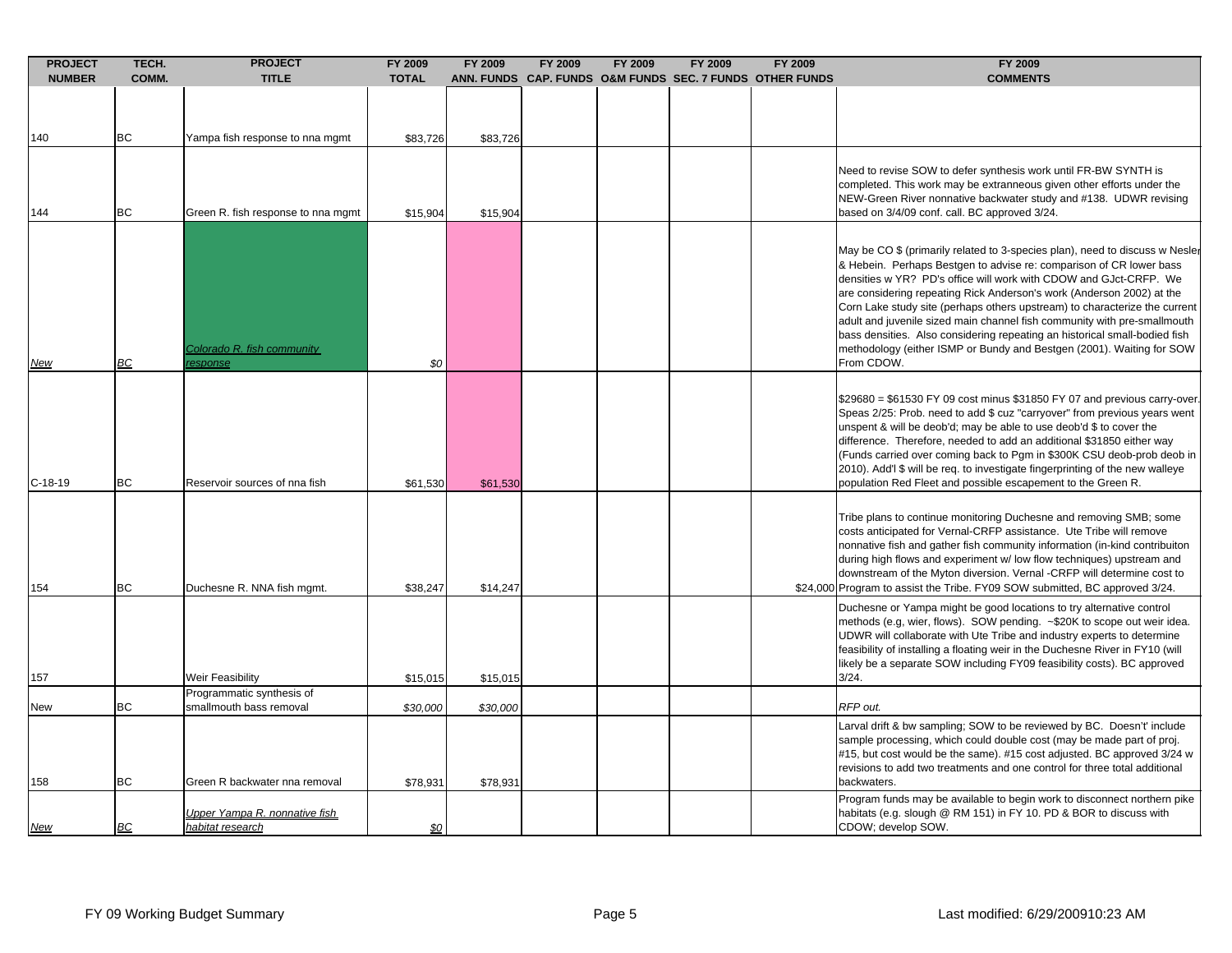| <b>PROJECT</b>                        | TECH.     | <b>PROJECT</b>                        | FY 2009      | FY 2009 | FY 2009   | FY 2009   | FY 2009 | FY 2009                                                  | <b>FY 2009</b>                                                                                                                                                                                                                                                                                                                                                                                                                                                                                               |
|---------------------------------------|-----------|---------------------------------------|--------------|---------|-----------|-----------|---------|----------------------------------------------------------|--------------------------------------------------------------------------------------------------------------------------------------------------------------------------------------------------------------------------------------------------------------------------------------------------------------------------------------------------------------------------------------------------------------------------------------------------------------------------------------------------------------|
| <b>NUMBER</b>                         | COMM.     | <b>TITLE</b>                          | <b>TOTAL</b> |         |           |           |         | ANN. FUNDS CAP. FUNDS O&M FUNDS SEC. 7 FUNDS OTHER FUNDS | <b>COMMENTS</b>                                                                                                                                                                                                                                                                                                                                                                                                                                                                                              |
| IV. Propagation & Genetics Management |           |                                       |              |         |           |           |         |                                                          |                                                                                                                                                                                                                                                                                                                                                                                                                                                                                                              |
| 29                                    |           | <b>O&amp;M Propagation Facilities</b> |              |         |           |           |         |                                                          |                                                                                                                                                                                                                                                                                                                                                                                                                                                                                                              |
| 29a                                   | BC        | <b>Grand Valley</b>                   | \$484,349    |         |           | \$484,349 |         |                                                          |                                                                                                                                                                                                                                                                                                                                                                                                                                                                                                              |
| 29 <sub>b</sub>                       | <b>BC</b> | Ouray                                 | \$485,752    |         |           | \$485,752 |         |                                                          |                                                                                                                                                                                                                                                                                                                                                                                                                                                                                                              |
|                                       | <b>BC</b> | Ouray well-field development/repair   | \$5,000      |         |           | \$5,000   |         |                                                          |                                                                                                                                                                                                                                                                                                                                                                                                                                                                                                              |
| 29c                                   | <b>BC</b> | Wahweap                               | \$237,827    |         |           | \$237,827 |         |                                                          |                                                                                                                                                                                                                                                                                                                                                                                                                                                                                                              |
| 29d                                   | <b>BC</b> | Mumma native species hatchery         | \$81,900     |         |           | \$81,900  |         |                                                          |                                                                                                                                                                                                                                                                                                                                                                                                                                                                                                              |
|                                       |           | Hatchery O&M contingency              | \$500,000    |         | \$345,000 | \$155,000 |         |                                                          | Extensive repairs to GV hatchery building.                                                                                                                                                                                                                                                                                                                                                                                                                                                                   |
| $C-7$                                 |           | Propagation Facilities & Equipment    |              |         |           |           |         |                                                          |                                                                                                                                                                                                                                                                                                                                                                                                                                                                                                              |
| <b>PONDS</b>                          | BC        | Growout pond leases, etc.             | \$5,000      |         |           | \$5,000   |         |                                                          | \$5K for O&M at DeBeque and Peters ponds is needed every year. No<br>additional leases anticipated.                                                                                                                                                                                                                                                                                                                                                                                                          |
| <b>TAGS</b>                           | <b>BC</b> | PIT tags                              | \$182,850    |         |           | \$182,850 |         |                                                          | 1/23/09: Chuck says we need to begin to re-build our inventory this year;<br>would like to buy 60,000 tags by early FY 10. This is also a place to spend<br>any EOY funds. 3/3: Could purchase \$182.6K more (in addition to \$50K)<br>already spent) in tags plus readers this year.). May also have an add'l 25%<br>option (can be done anytime in the year). 3/25: Dave will order 60K tags +<br>1 reader for \$182.85K.                                                                                  |
| 151                                   | <b>BC</b> | Survival of Gila from Yampa, Green    | \$6,000      |         |           | \$6,000   |         |                                                          | Need for and level of FY 09 work TBD. Need to develop plan for fish which<br>are HBC. Funds may be used for genetic testing. BC eagred 3/24. (Need<br>SOW.)                                                                                                                                                                                                                                                                                                                                                  |
| C-6 BAESER                            | <b>BC</b> | <b>Baeser Bend</b>                    | \$85,260     |         |           | \$85,260  |         |                                                          | Need for and level of FY 09 work TBD. ONWR carried over \$7K on this<br>project from '08. Need FY 09 SOW. Vernal - CRFP will repeat pop<br>estimate at ice-out. RBS > 300 mm will be PIT tagged and released to<br>river. RBS < 300mm will be retained in the habitat for additional growth. If<br>there is no overwinter survival detected BC will need to determine how to<br>proceed. PD's office instructed Vernal - CRFP to included purchase costs<br>for a pump in FY09 (\$53,500). BC approved 3/24. |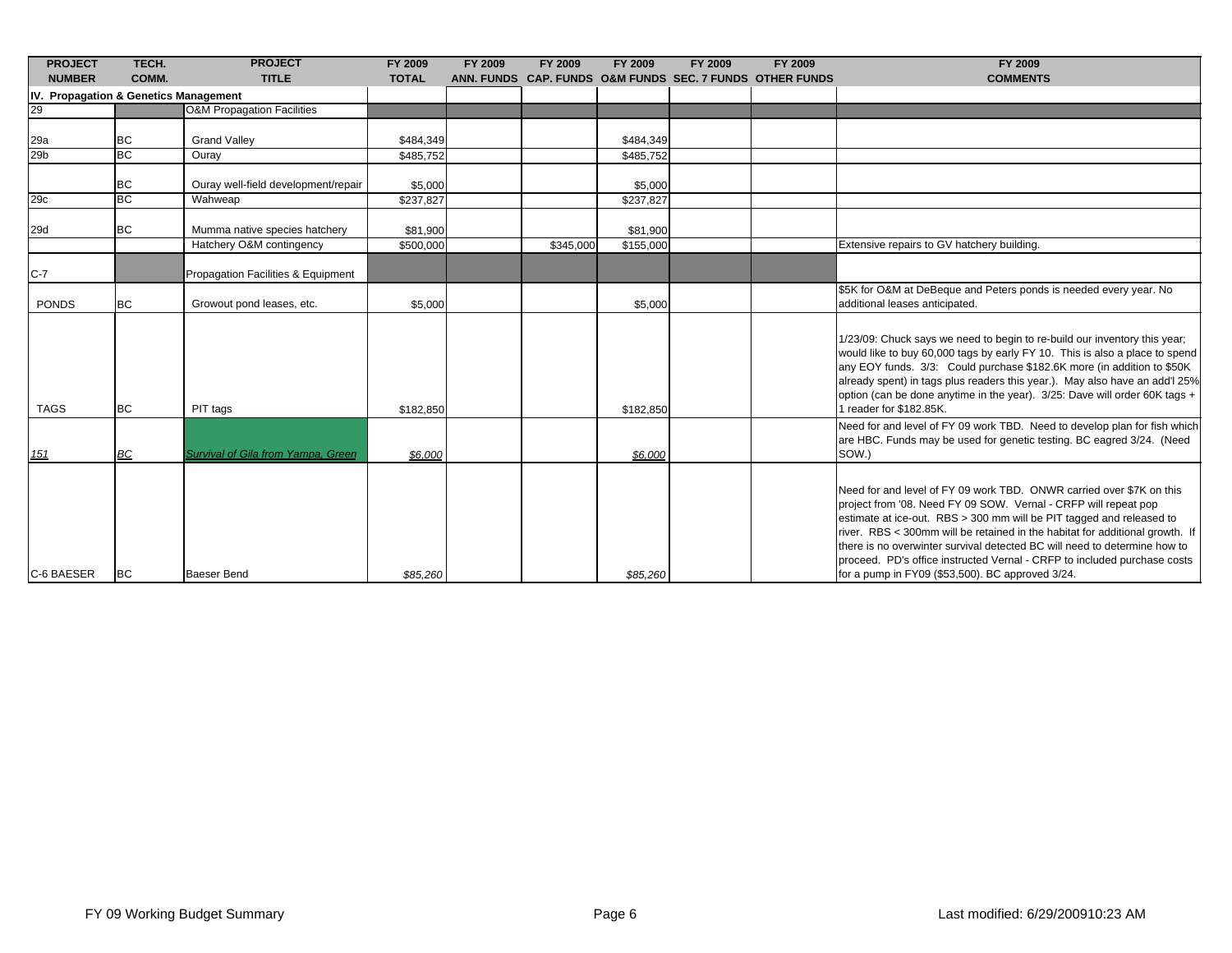| <b>PROJECT</b><br><b>NUMBER</b>           | TECH.<br>COMM. | <b>PROJECT</b><br><b>TITLE</b>                                                            | <b>FY 2009</b><br><b>TOTAL</b> | FY 2009  | FY 2009 | FY 2009   | <b>FY 2009</b> | FY 2009<br>ANN. FUNDS CAP. FUNDS O&M FUNDS SEC. 7 FUNDS OTHER FUNDS | FY 2009<br><b>COMMENTS</b>                                                                                                                                                                                                                                                                                                                                              |
|-------------------------------------------|----------------|-------------------------------------------------------------------------------------------|--------------------------------|----------|---------|-----------|----------------|---------------------------------------------------------------------|-------------------------------------------------------------------------------------------------------------------------------------------------------------------------------------------------------------------------------------------------------------------------------------------------------------------------------------------------------------------------|
| V. Research, Monitoring & Data Management |                |                                                                                           |                                |          |         |           |                |                                                                     |                                                                                                                                                                                                                                                                                                                                                                         |
| 15                                        | <b>BC</b>      | Larval Fish Lab Identification                                                            | \$115,420                      |          |         | \$115,420 |                |                                                                     | This SOW will need to be revised to include analysis of sampling collected<br>under new starts for nonnative backwater study and lower Green razorback<br>sucker larval sampling. AK: Also potential otolith samples from #126. BC<br>approved additions 3/24.                                                                                                          |
| 16                                        | <b>BC</b>      | Database Management                                                                       | \$42,302                       |          |         | \$42,302  |                |                                                                     | Is this enough to cover additional work related to nonnative 2nd level<br>synthesis? (For FY 09, yes.) PD's office considering recommendations for<br>long-term data management/analysis.                                                                                                                                                                               |
| 22f                                       | <b>BC</b>      | Yampa & middle Green CPM & RBS<br>larval survey                                           | \$130,487                      |          |         | \$130,487 |                |                                                                     |                                                                                                                                                                                                                                                                                                                                                                         |
| 121a                                      | <b>BC</b>      | Eval. Stocked RBS & CPM in Gunn.<br>R., larval razorback reproduction in<br>Gunn. & Co. R | \$0                            |          |         | \$0       |                |                                                                     |                                                                                                                                                                                                                                                                                                                                                                         |
| 127                                       | <b>BC</b>      | Upper Colo. R. CPM est.                                                                   | \$166,850                      |          |         | \$166,850 |                |                                                                     |                                                                                                                                                                                                                                                                                                                                                                         |
| 128                                       | BC             | Green R. CPM est.                                                                         | \$56,265                       |          |         | \$56,265  |                |                                                                     | 8/21/08: Per MC direction, PD asked LFL to draft revised SOW for '09 to<br>continue Koreen's work on RBS stk eval. PD asked LFL to draft revised<br>SOW for '09 to continue Koreen's work on RBS stk eval. This should also<br>include the costs to develop a basin wide RBS monitoring Plan (BC<br>reviewed 3/24 and put in separate SOW #159)                         |
| 159                                       | <b>BC</b>      | RBS analysis & monitoring plan                                                            | \$83,603                       |          |         | \$83,603  |                |                                                                     |                                                                                                                                                                                                                                                                                                                                                                         |
| 129                                       | <b>BC</b>      | HBC pop est in Deso/Grey                                                                  | \$20,600                       |          |         | \$20,600  |                |                                                                     | Funds not spent in FY 08 (and will be deobligated); report to be written in<br>FY 09. SOW for 2009 provided.                                                                                                                                                                                                                                                            |
| 130                                       | <b>BC</b>      | <b>HBC</b> in Cataract                                                                    | \$27,632                       |          |         | \$27,632  |                |                                                                     | 4/18: PD agrees with need to sample 2 years on and 2 off; however, rather<br>than mark-recapture with several passes, this would be one week of<br>sampling the various habitats to provide an index, such as a catch-per-unit-<br>effort measure. SOW to be developed for fall 2008 and 2009 for work to<br>begin in October (FY09 and FY10). Final SOW rc'd 10/30/08. |
| 131                                       | <b>BC</b>      | HBC in Black Rocks                                                                        | \$35,162                       |          |         | \$35,162  |                |                                                                     | SOW needs to ID \$2K that go to LFL. (AK: put \$4k to LFL in '09 since \$2K<br>not tx'd in '08); revised SOW rc'd; need to post to web.                                                                                                                                                                                                                                 |
| 132                                       | <b>BC</b>      | <b>HBC</b> in Westwater                                                                   | \$52,740                       |          |         | \$52,740  |                |                                                                     |                                                                                                                                                                                                                                                                                                                                                                         |
| 138                                       | BC             | Green R. YOY CPM monitoring                                                               | \$52,534                       |          |         | \$52,534  |                |                                                                     | Revise '09 SOW to delete historic data analysis & predictive models. FY<br>08 LFL \$ could be avail for BW synth new start in '09. UDWR revising<br>based on 3/4/09 conf. call. BC approved 3/24.                                                                                                                                                                       |
| 149                                       | BC             | Cyprinid computer key                                                                     | \$30,771                       | \$15,771 |         |           |                |                                                                     | \$15,000 Down from est. of \$29.1K bcuz of \$ from NPS-Glen Canyon NRA.                                                                                                                                                                                                                                                                                                 |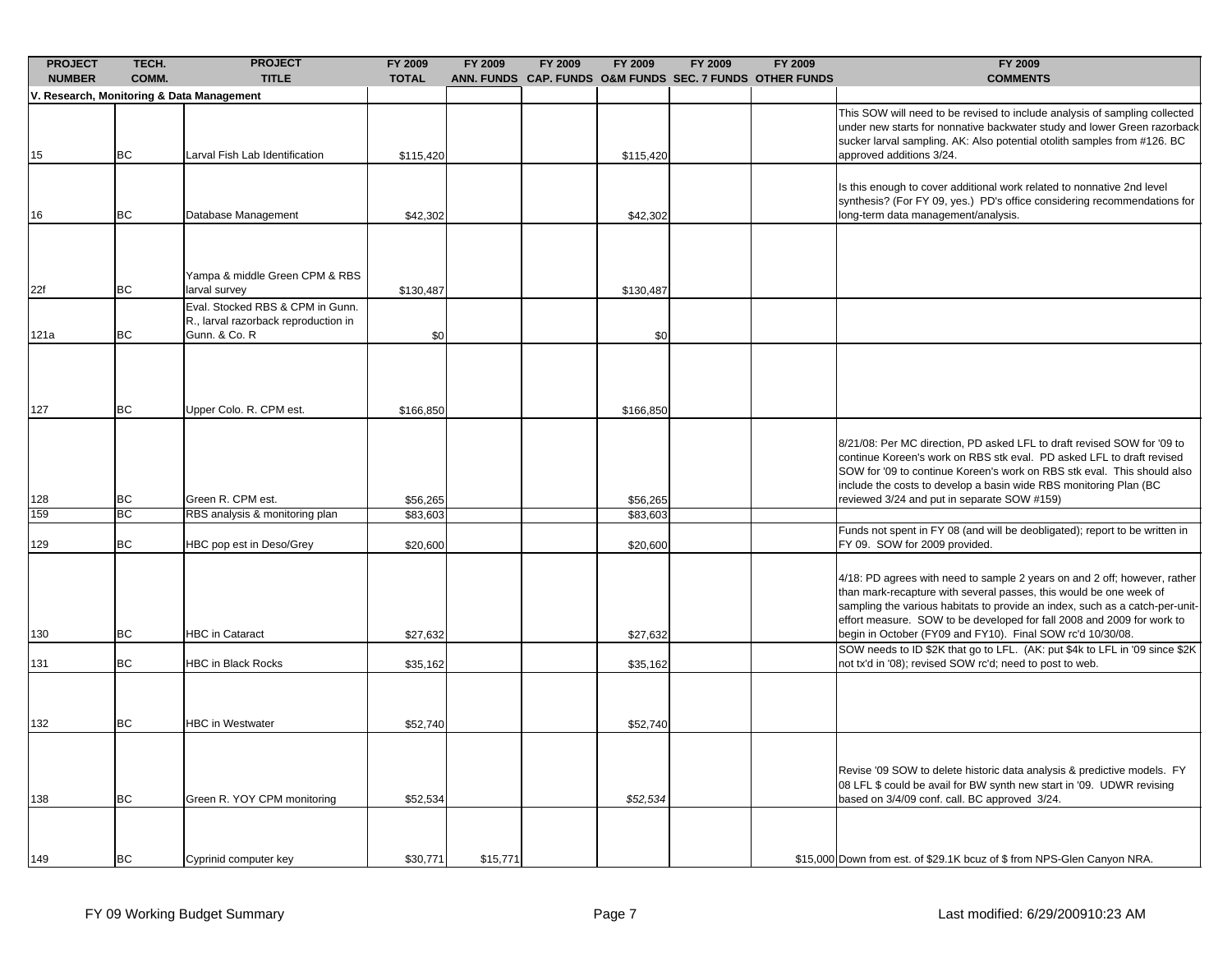| <b>PROJECT</b> | TECH.     | <b>PROJECT</b>                                        | FY 2009      | FY 2009  | FY 2009 | FY 2009 | FY 2009 | FY 2009                                                  | FY 2009                                                                                                                                                                                 |
|----------------|-----------|-------------------------------------------------------|--------------|----------|---------|---------|---------|----------------------------------------------------------|-----------------------------------------------------------------------------------------------------------------------------------------------------------------------------------------|
| <b>NUMBER</b>  | COMM.     | <b>TITLE</b>                                          | <b>TOTAL</b> |          |         |         |         | ANN. FUNDS CAP. FUNDS O&M FUNDS SEC. 7 FUNDS OTHER FUNDS | <b>COMMENTS</b>                                                                                                                                                                         |
| New            | BC        | RBS remote sensing near GR<br>spawning bar            | \$0          |          |         |         |         |                                                          | At Price-Stubb? RFP needed? See Price-Stubb under Habitat<br>Restoration.                                                                                                               |
| 160            | <b>BC</b> | Lower Green larval, juv RBS<br>monitoring pilot study | \$23,336     | \$23,336 |         |         |         |                                                          | Badame provded draft SOW; needs BC review (sent to BC 2/10/09).<br>Sample processing costs will need to be included in #15 -- now included.<br>BC approved 3/24 w minor wording change. |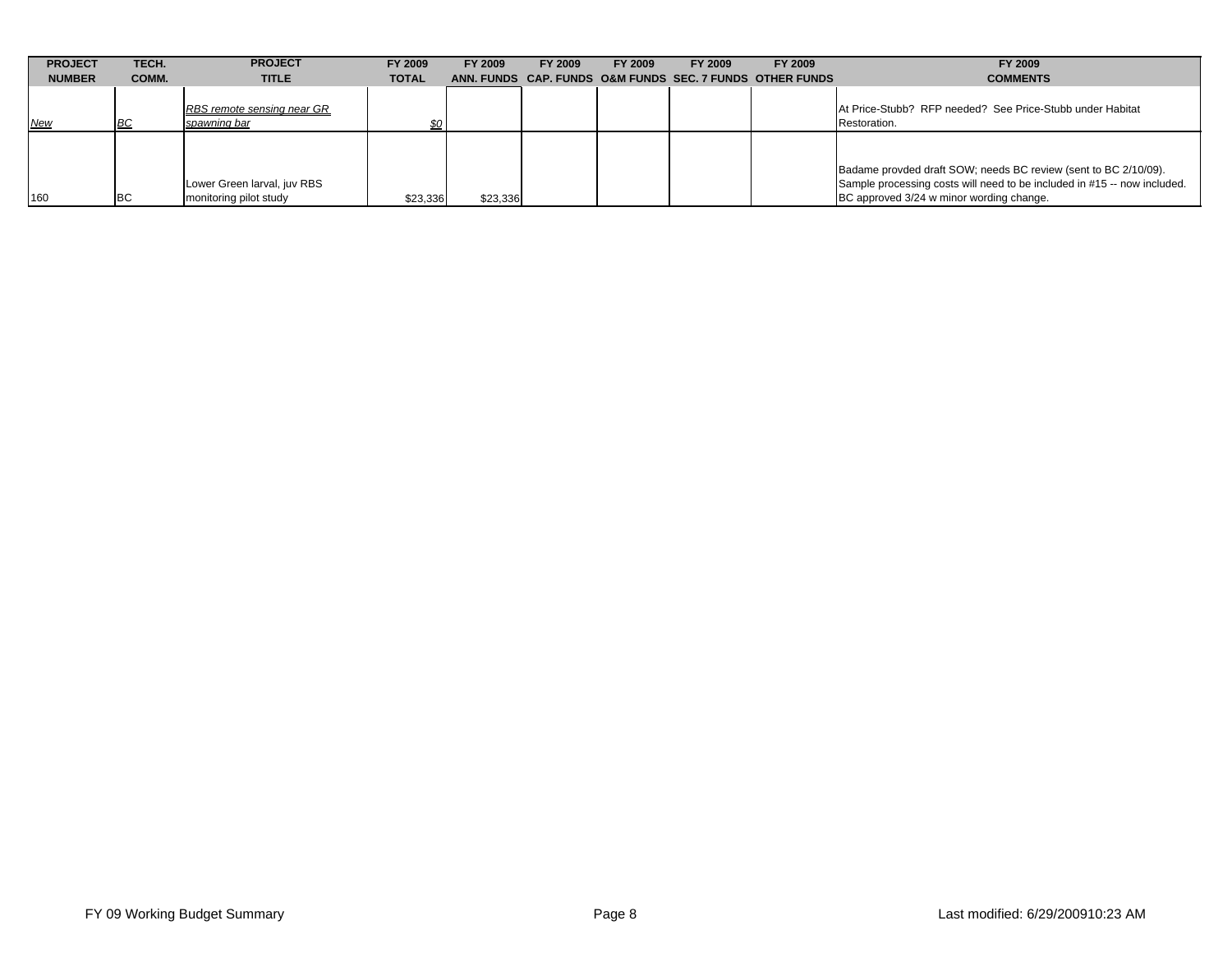| <b>PROJECT</b>                 | TECH.     | <b>PROJECT</b>                                              | FY 2009               | FY 2009                     | FY 2009     | FY 2009                    | FY 2009  | FY 2009                                                  | FY 2009                                                                                                                                                                                                                                                                                                                                |
|--------------------------------|-----------|-------------------------------------------------------------|-----------------------|-----------------------------|-------------|----------------------------|----------|----------------------------------------------------------|----------------------------------------------------------------------------------------------------------------------------------------------------------------------------------------------------------------------------------------------------------------------------------------------------------------------------------------|
| <b>NUMBER</b>                  | COMM.     | <b>TITLE</b>                                                | <b>TOTAL</b>          |                             |             |                            |          | ANN. FUNDS CAP. FUNDS O&M FUNDS SEC. 7 FUNDS OTHER FUNDS | <b>COMMENTS</b>                                                                                                                                                                                                                                                                                                                        |
|                                |           | VI. Information, Education & Public Involvement             |                       |                             |             |                            |          |                                                          |                                                                                                                                                                                                                                                                                                                                        |
|                                |           |                                                             |                       |                             |             |                            |          |                                                          | See 5/1/08 e-mail from Speas (filed under 08-09 work plan) re: revising<br>SOW for \$ clarity. Plus \$12.5K UCREFRP & \$5K SJRIP carried forward                                                                                                                                                                                       |
| 12                             | I&E       | General Information and Education                           | \$49,500              | \$35,144                    |             |                            |          |                                                          | \$14,356 from FY 08.                                                                                                                                                                                                                                                                                                                   |
| <u> 12C</u>                    | I&E, WAC  | Coord. Resv. Operations                                     | \$10,000              |                             |             | \$10,000                   |          |                                                          | Funds to be obligated if/when it's determined Coord. Res. Ops. Is possible<br>in any given year.                                                                                                                                                                                                                                       |
| 12H                            | I&E       | Interpretive signs and exhibits                             | \$5,000               | \$5,000                     |             |                            |          |                                                          | See #12. \$5K carried forward from FY 08. Go ahead and get \$5K in FY 09<br>(per SOW), then carry to FY 10.                                                                                                                                                                                                                            |
| 121                            | I&E       | Ruedi Reservoir agreement                                   | \$0                   |                             |             |                            |          |                                                          | Funded outside Recovery Program                                                                                                                                                                                                                                                                                                        |
| 12L                            | I&E       | Nonnative fish control public<br>involvement                | \$5,000               | \$5,000                     |             |                            |          |                                                          |                                                                                                                                                                                                                                                                                                                                        |
| <b>VII. Program Management</b> |           |                                                             |                       |                             |             |                            |          |                                                          |                                                                                                                                                                                                                                                                                                                                        |
|                                | MC        | Utah Program Management                                     | \$160,633             | \$160,633                   |             |                            |          |                                                          | UDWR's total FY 09 in-kind obligation to the Program is \$134,800. Of this<br>amount, they need to put \$1,000 to project 12 (I&E), leaving \$133,800 for<br>them to put toward #1, Utah Program Management. USBR to fund the<br>difference: \$160,633 - \$133,800 = \$26,833.                                                         |
| $\overline{\mathbf{c}}$        | <b>MC</b> | <b>Reclamation Program Management</b>                       | \$187,037             | \$187,037                   |             |                            |          |                                                          | 1/10/08: Dave reduced from \$184,668 to \$150K=5%. July '08: Prob.<br>reduced too much; will have better idea of '09 amount at EOFY 08<br>(increased to \$187K). Need to post revised SOW to web.                                                                                                                                      |
| $\frac{3}{4}$                  | МC        | Service Program Management                                  | \$1,103,101           | \$1,103,101                 |             |                            |          |                                                          | Carry-over reflected in annual funds avail. (below). See J110 before<br>obligating. Cost may be less, depending on when instream flow coordinator<br>hired.                                                                                                                                                                            |
|                                | МC        | Colorado Program Management                                 | \$110,000             | \$110,000                   |             |                            |          |                                                          |                                                                                                                                                                                                                                                                                                                                        |
| $\frac{384a}{5}$               | МC        | Scan Program library & put on<br><b>CWCB</b> website        | \$11,000              |                             |             |                            | \$11,000 |                                                          | CWCB donating \$ to NFWF S7 funds for this purpose.                                                                                                                                                                                                                                                                                    |
|                                | МC<br>МC  | Wyoming Program Management<br>Capital Projects Coordination | \$17,080<br>\$100,000 | \$17,080                    | \$100,000   |                            |          |                                                          | Remainder of WY's \$25,620 goes to FR-Sed Mon.<br>I had shown this under annual (thinking it might be billed there in light of reg<br>to bill most of GV hatchery repairs to cap), but we're not doing that, so, now<br>realize we have an extra \$100K. Put in #3 to carry to FY 10/use toward<br>pending Colo R. fish community SOW? |
| $\frac{C-21}{142}$             |           | Recovery Goals tech. asst.                                  | \$45,500              |                             |             |                            | \$45,500 |                                                          |                                                                                                                                                                                                                                                                                                                                        |
|                                | МC        | Overhead on BOR>FWS funds                                   | \$270,000             | \$270,000                   |             |                            |          |                                                          | Estimate                                                                                                                                                                                                                                                                                                                               |
|                                |           | TOTAL:                                                      | \$14,119,024          | \$3,827,110                 | \$6,040,060 | \$3,096,480                | \$76,500 | \$1,078,874                                              |                                                                                                                                                                                                                                                                                                                                        |
|                                |           |                                                             | Annual + O&M Costs:   | \$6,923,590                 |             |                            |          |                                                          |                                                                                                                                                                                                                                                                                                                                        |
|                                |           |                                                             |                       | ANN & O&M                   |             |                            |          |                                                          |                                                                                                                                                                                                                                                                                                                                        |
|                                |           | DIFFERENCE B/TW AMT. AVAIL. & TOTAL:                        |                       | \$160,430                   |             |                            |          |                                                          | 101,776 realistically left after remaining changes (see column O)                                                                                                                                                                                                                                                                      |
|                                |           |                                                             |                       | <b>CAPITAL FUNDS AVAIL.</b> |             | <b>ANNUAL FUNDS AVAIL.</b> |          |                                                          |                                                                                                                                                                                                                                                                                                                                        |